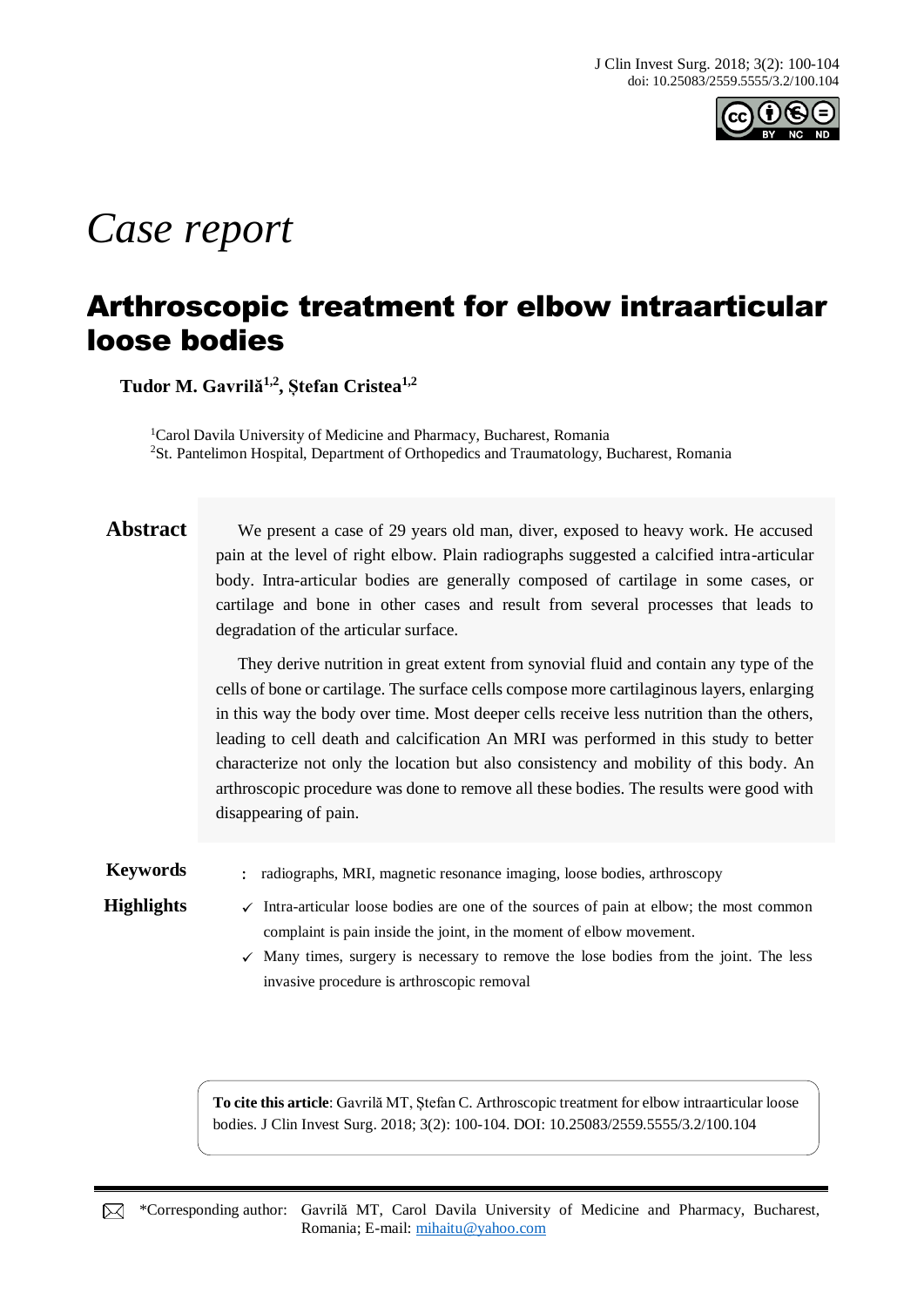#### **Introduction**

The elbow is a complex joint, allowing four types of movements: flexion, extension, pronation and supination. Three bones are involved to form this structure: humerus (the upper arm), ulna (the forearm on the pinky finger side) and radius (the forearm on the thumb). The extremity of each bone is covered with a thin articular cartilage that protects and absorb forces at this level. Inside the joint there is an inner smooth tissue, called synovial membrane which makes a small amount of liquid that lubricates the joint and permits movements almost without friction. In fact, the elbow joint is a combination of hinge and pivot joint. The hinge allows us to bring hand at mouth and extend the forearm; the pivot allows us to rotate the hand with palm up and down (1).

Loose bodies are a common cause of elbow pain. They appear in two situations: 1. bodies definitely due to trauma, when fragments of cartilage are broken and flow free in the joint 2. bodies not definitely due to trauma. Patient involved in repetitive activities have the tendency to develop lose bodies (weightlifting and heavy manual work). These cartilaginous fragments are fed by the synovial liquid presented inside the join and grow, being responsible for the symptomatology. Their presence in the joint can be unnoticed, or very symptomatic: pain, locking, popping. The proper diagnostic and treatment (especially minim invasive procedures) can lead to improvement of symptomatology (2).

Sometimes it is possible to live with bodies in the elbow without difficulty, but other times, the presence of these bodies produces symptoms as: pain, popping, locking of joint. Radiographic findings of the bodies in the joint in combination with symptoms can determine the surgeon to operate and remove bodies. In addition, resistance at conservative treatment can lead also to surgical option.

Usually, the symptoms disappear after removal of bodies from the joint. The easiest way is to do this arthroscopically. This procedure is a minimally invasive technique, which allows the surgeon the access inside the joint with fewer traumas to muscles. Because of that, the rehabilitation is by far more quickly. It is important to know that osteoarthritis problem cannot be resolved with arthroscopy. Another advantage of procedure is the low rate of complication. In majority of cases they are minor and can be treated easily (3).

This technique is very helpful in realizing pain from lose bodies, but is not able to restore the integrity of the cartilage.

#### **Case report**

We present the case of a 29-year-old, diver, who presented to hospital with sudden non-traumatic right elbow pain. On physical exam the patient had small limitation of mobility of the elbow from 10 to 175 degrees. His supination and pronation were symmetric and full at 90 degrees. There was no palpable effusion and the neurovascular examination was normal. Initial treatment was conservative, with physiotherapy. Plain radiographs showed a mobile, irregular, calcific opacity over the elbow joint (Figure 1, a - b).



**Figure 1.** a) the anteroposterior radiography b) the lateral radiography shows multiple loose bodies in right elbow joint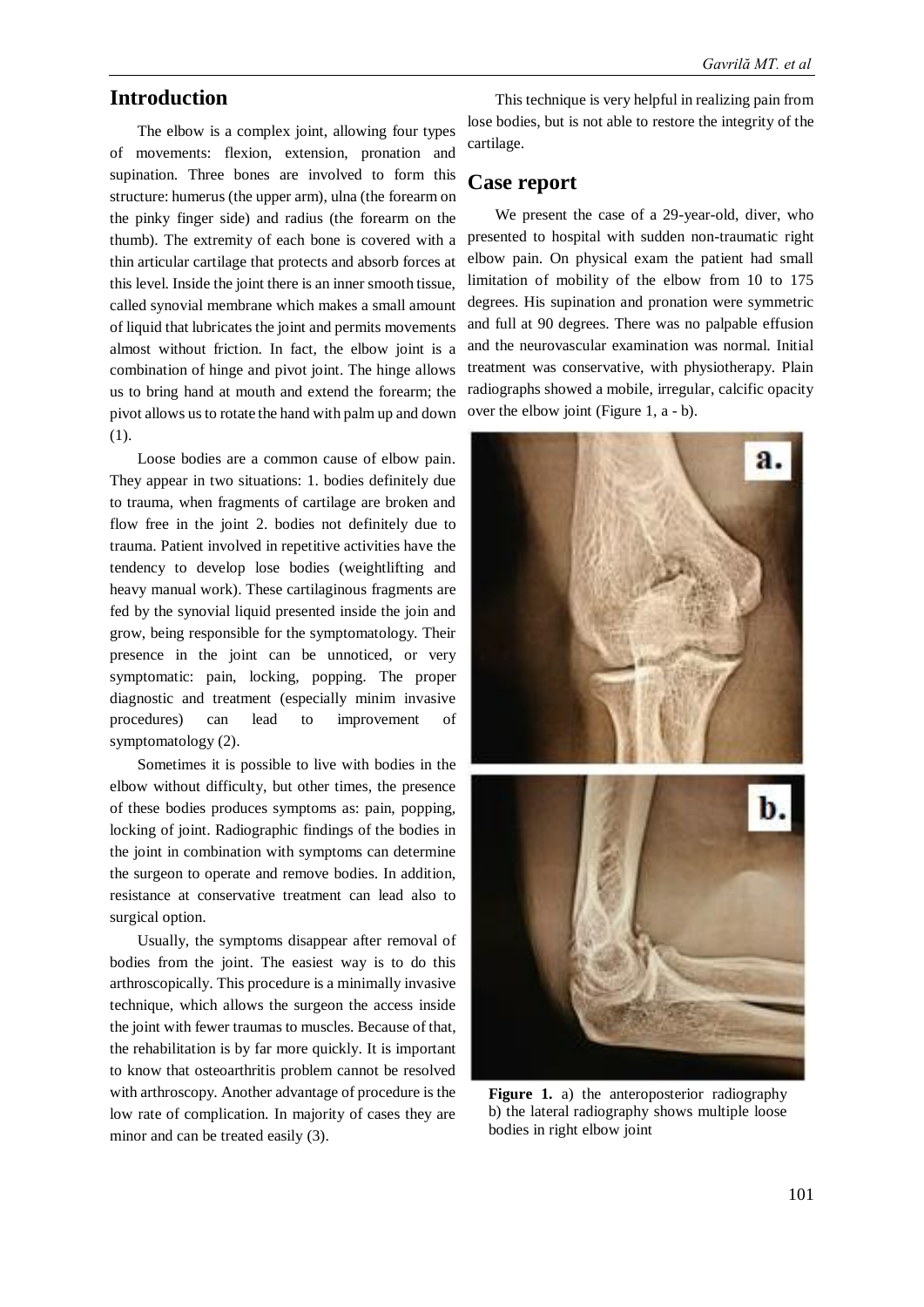MR image of the elbow was then ordered to validate and characterize location, consistency and mobility of were thorough examined. The loose bodies were the loose body and provide more diagnostic information. Because conservative treatment failed to improve symptomatology, an arthroscopic surgery was done using a standard 30-degree arthroscope through anterolateral, medial, posterior and posterolateral portals (Figure 2, a - b).



Anterior, medial, lateral and posterior compartment extracted from the join, totally 15 pieces (Figure 3).



**Figure 3.** Fifteen fragments were removed from the elbow joint

Following this procedure, the elbow was wrapped in a sterile dressing and ace wrap with no splint. Motion was started in the immediate after procedure. Postoperative examination at one week showed only a minor swelling, but pain disappeared (Figure 4, a-b). He returned to his work with no limitations two weeks postoperatively.



**Figure 4.** Elbow joint mobility after the arthroscopic procedure

**Figure 2.** a) and b) Arthroscopic portals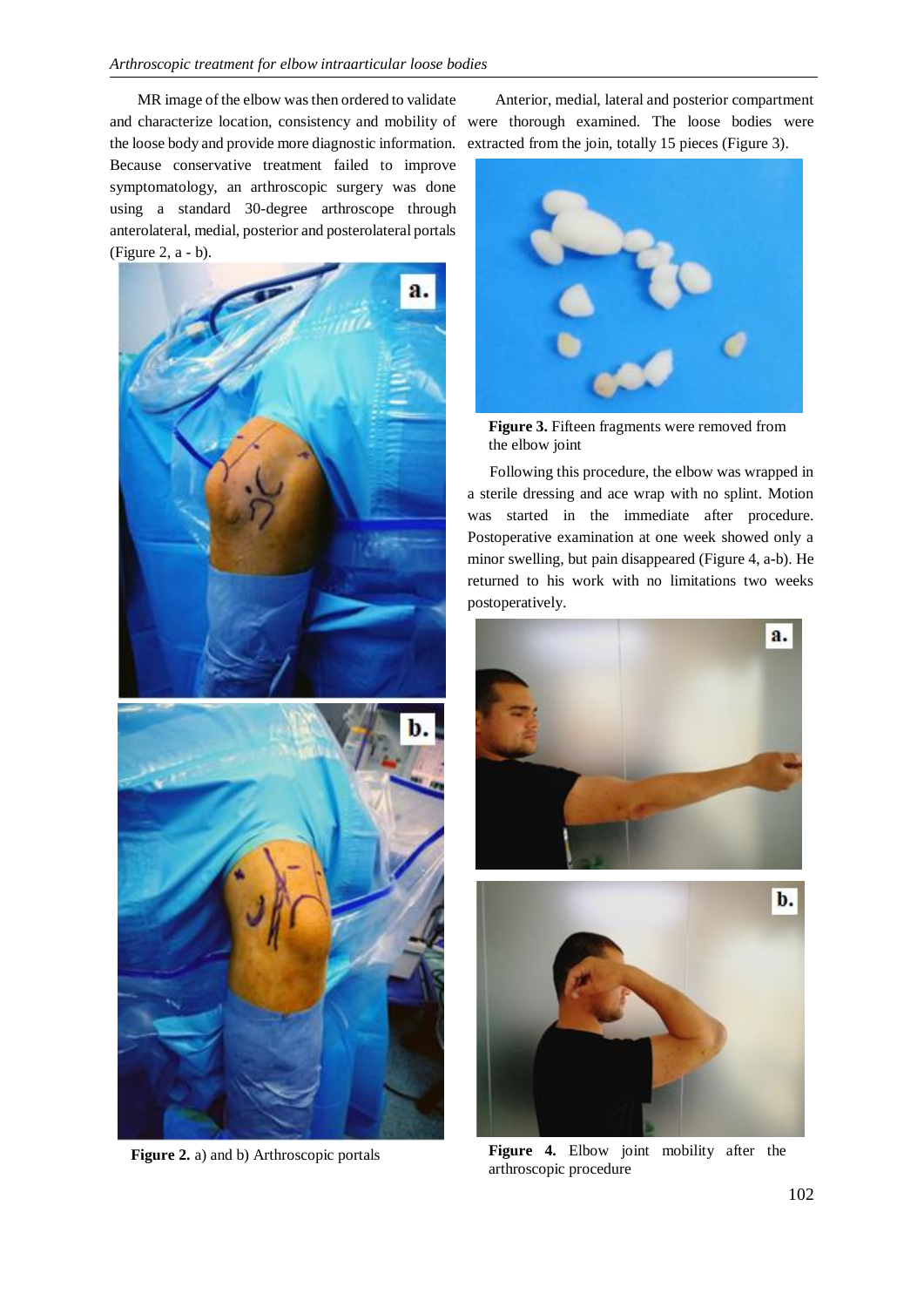#### **Discussions**

Lose bodies are a real problem of healthy. The presence of these structures in the joint lead to pain, popping or limitation of elbow motion. Our patient was a heavy-duty worker (1). His job involved repetitive trauma at the level of elbow. This resulted in apparition of a multiple fragments inside the joint.

The extreme force and valgus/varus overload seen in his activities places abnormal forces on the elbow, and is felt to contribute significantly to the disease process. Loose bodies from the elbow can contribute to decreased range of motion (ROM) as in the case presented here (2).

The initial evaluation of elbow is done using radiographies: anteroposterior and lateral view. In detection of lose bodies, this method has sensitivity which varies from 38-75%. Sometimes, bodies are not visible on x-ray, because they are cartilaginous. The radiographs allow finding an associated pathology as osteoarthritis (narrowing of the joint space, the presence of osteophytes).

MR and CT arthrography have variable sensitivity  $(88 - 100\%)$  and specificity (20-27%) in the detection of presence of lose bodies (3). Indirect MR arthrography (IV administration of contrast for a quasiarthrographic study) can be helpful in some cases, particularly with biphasic imaging in perplexing cases (4).

Arthrography was not used in our patient since arthroscopy was already planned based on the radiographic and non-arthrographic MR findings. CT arthrography can also be used to detect loose bodies. CT, however, does display extra-articular soft tissue abnormalities as well as MR. MRI can also directly demonstrate evidence of osteochondritis dissecans, although these findings were not directly evident on the MR images of our patient (5).

In many cases symptomology improved during conservative treatment (activity modifications, physiotherapy and non-steroidal anti-inflammatory drugs). Therapy exercises may provide more strength and motion. In case of failing the arthroscopic procedure is the best option (6).

Presence of elbow symptomatology in combination radiologic detection of intra-articular loose bodies is indicative for surgical treatment. This consists in removal of these bodies out from the joint. The resistance at conservative treatment is also an indication for surgery.

The most popular procedure is arthroscopic removal of lose bodies, due to low morbidity. With the help of the instruments introduced through small holes in the joint, is possible to visualize all spaces of the joint and to take out the bodies as whole, or in pieces. Sometimes are necessary accessory portals for that. Also, can be performed concomitant another procedure requires as: synovectomy, or contracture release. The removal of lose bodies can be done also open, depending of surgeon experience, or preference.

Because we prefer the arthroscopic technique, we will describe this type of surgery. For this procedure, is used a standard 4.0 mm arthroscope with 30 degree viewing angle. To visualize the elbow structure, a low water flow is utilized. This prevent extra-swelling of the joint.

For the anterior compartment, we utilized anterior medial and lateral portals, for the posterior compartment, posterior lateral and posterior portals. At the beginning, the whole compartment of the joint is inspected and any damage is noted. The lose bodies are many times hidden in recess of synovial membrane and tethered to the joint with fibrous tissue. They can be removed with shaver, or with a grasper. Sometimes an accessory portal is necessary. It is important to reinspect the joint before removing instruments to be sure that no body remained inside. A thorough post-operative neurologic examination was done and documented.

Hospitalization was short, only one day. Results were very good with no complications. Patient was able to start motion exercises immediately after the arthroscopy. Strengthening exercises were instituted within 3-4 weeks and full activities was allowed at 4-6 weeks.

#### **Conclusions**

Intra-articular loose bodies are one of the sources of pain at elbow. The most common complaint is pain inside the joint, in the moment of elbow movement. Other symptoms are: popping, locking and crepitus. In rare cases, motion cannot be possible, because of body location in coronoid fossa. Many times, surgery is necessary to remove the lose bodies from the joint. For that, a radiologic confirmation can be done. The less invasive procedure is arthroscopic removal (7).

The advantages of this procedure are multiples: reduced morbidity, a thorough evaluation inside the join and earlier rehabilitation.